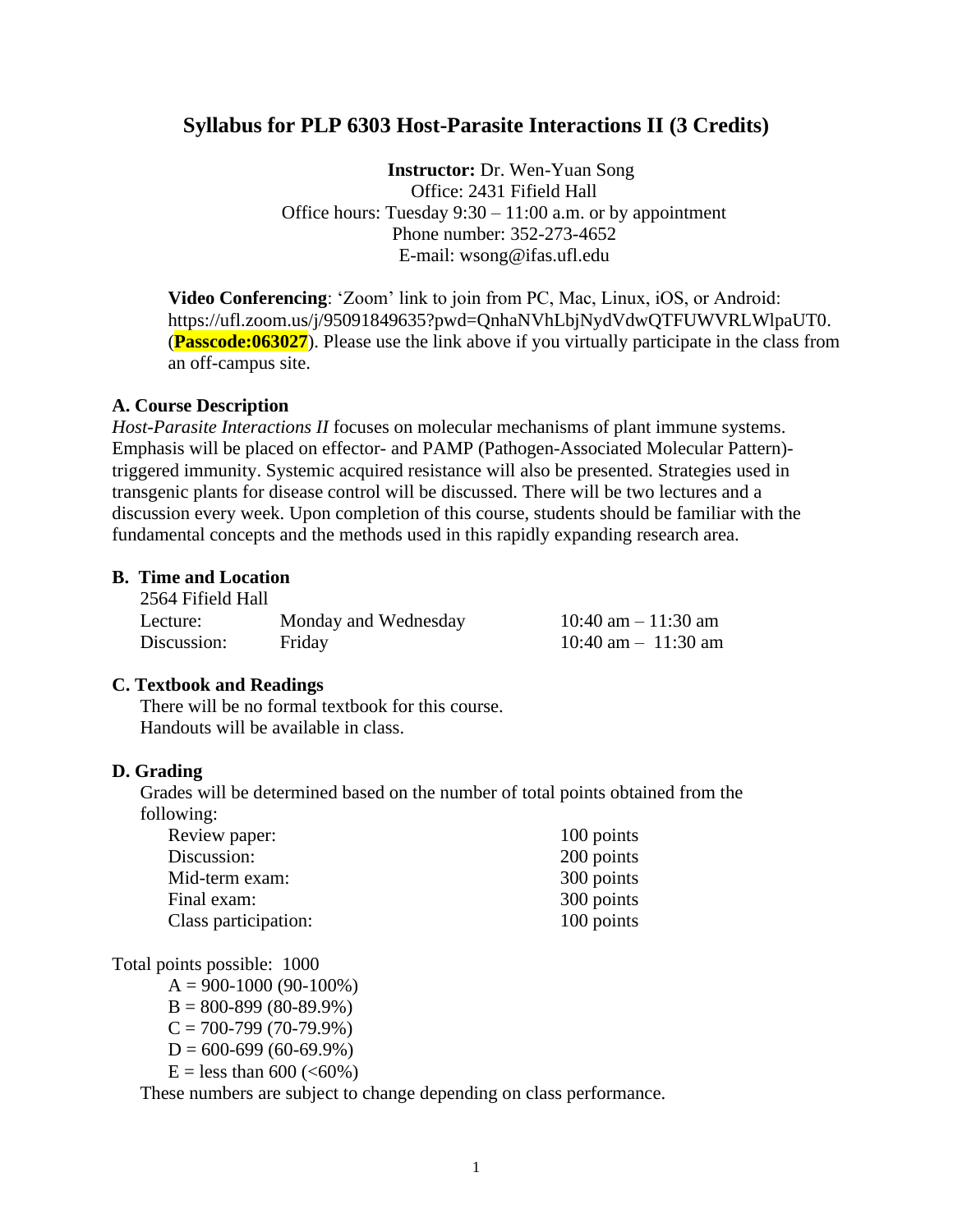# **E. Prerequisites:**

Host Parasite Interaction I (PLP 6502) or

Plant Molecular Biology (PCB 6528) or

courses in Genetics/Biochemistry

## **F. Topic outline (Spring, 2022)**

| $\mathbf{1}$   | Introduction                                                        |
|----------------|---------------------------------------------------------------------|
| $\overline{c}$ | Map-based cloning of disease resistance genes                       |
| $\overline{3}$ | Plant disease resistance $(R)$ proteins                             |
| $\overline{4}$ | Tools for the detection of protein partners                         |
| 5              | R protein partners                                                  |
| 6              | Ubiquitin-mediated protein modification                             |
| 7              | Genetic screenings of defense regulators                            |
| 8              | Interplay among resistance, temperature and growth                  |
| 9              | Molecular basis of gene-for-gene interactions                       |
| 10             | Alteration of host cell transcriptome: resistance or susceptibility |
| 11             | Plant resistance genes against Xanthomonas (part 1)                 |
| 12             | Plant resistance genes against Xanthomonas (part 2)                 |
| 13             | Review                                                              |
| 14             | Mid-term exam                                                       |
| 15             | Pathogen-associated molecular patterns (PAMPs) (part 1)             |
| 16             | Pathogen-associated molecular patterns (PAMPs) (part 2)             |
| 17             | PAMP-triggered immunity (part 1)                                    |
| 18             | PAMP-triggered immunity (part 2)                                    |
| 19             | Innate immunity in plants and animals                               |
| 20             | Tight control of innate immunity for homeostasis                    |
| 21             | Suppression of PAMP-triggered immunity by pathogen effectors        |
| 22             | Systemic acquired resistance (part 1)                               |
| 23             | Systemic acquired resistance (part 2)                               |
| 24             | Systemic acquired resistance (part 3)                               |
| 25             | <b>CRISPR</b>                                                       |
| 26             | Next-generation DNA sequencing                                      |
| 27             | Review                                                              |

**Final exam**

**ACADEMIC HONESTY**: As a result of completing the registration form at the University of Florida, every student has signed the following statement: "I understand that the University of Florida expects its students to be honest in all their academic work. I agree to adhere to this commitment to academic honesty and understand that my failure to comply with this commitment may result in disciplinary action up to and including expulsion from the University." We agree to comply with the new Honor Code, which specifies that "We, the members of the University of Florida community, pledge to hold ourselves and our peers to the highest standards of honesty and integrity."